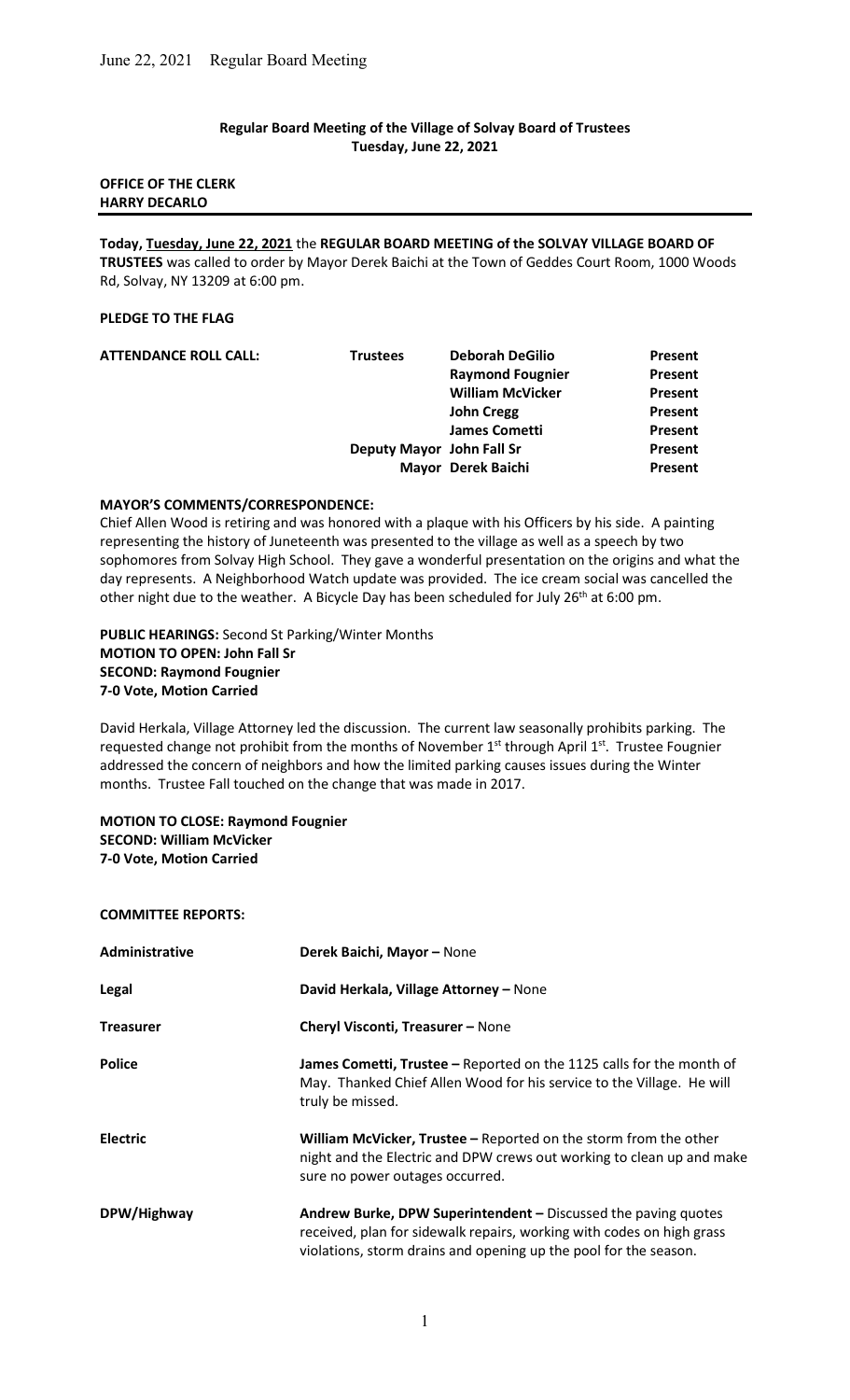| <b>Library</b>                 | Dan Golden, Library Director - We wish to thank our own Brian<br>Rowlands for the amazing work he doing to coordinate the Summer<br>Reading Program. This year, he will be spearheading almost every event<br>this summer. Because of the Covid crisis, this will be our fully first-<br>person Summer Reading program since 2019, though we are going to<br>wait until next year to bring back outside performers such as Moreland<br>the Magician and Dan the Snakeman. The one exception will be a<br>program by the Museum of Science and Technology; otherwise, we will<br>rely on our own creative talents this year-and, I'm happy to report, we<br>have a lot of talent. Over the past couple of months, we had some<br>incidents related to our building. On May 1, we discovered a leak<br>downstairs caused by a part inside the public drinking fountain unit that<br>had simply disintegrated. Several days after the incident, a work crew<br>had to carve out sections of the walls downstairs to allow these areas to<br>air out and prevent mold. We were, in fact, extremely lucky: the<br>Servpro crew found only very small amounts of mold, and none of our<br>electrical outlets or equipment were affected. We are now collecting<br>drywall repair estimates for our insurance carrier. A little over a month<br>later, an elevator service crew discovered oil and water at the bottom of<br>the elevator shaft. Apparently, a sump pump failed and allowed ground<br>water to and lubricating oil to gradually accumulate. So, we are also<br>contacting local firms that specialize in cleaning these kids of messes. |
|--------------------------------|--------------------------------------------------------------------------------------------------------------------------------------------------------------------------------------------------------------------------------------------------------------------------------------------------------------------------------------------------------------------------------------------------------------------------------------------------------------------------------------------------------------------------------------------------------------------------------------------------------------------------------------------------------------------------------------------------------------------------------------------------------------------------------------------------------------------------------------------------------------------------------------------------------------------------------------------------------------------------------------------------------------------------------------------------------------------------------------------------------------------------------------------------------------------------------------------------------------------------------------------------------------------------------------------------------------------------------------------------------------------------------------------------------------------------------------------------------------------------------------------------------------------------------------------------------------------------------------------------------------------------------------------------|
| <b>Codes</b>                   | Aaron Sauer, Code Enforcement - Long Grass 16 (63), Trash, Junk and<br>Debris 36 (337), Unlicensed/Junk Vehicles 6 (37), Zoning 2 (9), Shrubs 1<br>(3), BWOP 2 (8), Rental Registry 9 (13), Dumpster 2 (14), Other 1. State<br>Code Violations: Fire Code 1 (4), Property Maintenance code 9 (29),<br>Unsafe Structure 1 (5), Unfit for Occupancy 2 (4), Permits Issued 8,<br>Rental Properties Inspected 12 and 3 Work orders.                                                                                                                                                                                                                                                                                                                                                                                                                                                                                                                                                                                                                                                                                                                                                                                                                                                                                                                                                                                                                                                                                                                                                                                                                  |
| <b>Stormwater/Montrose Ave</b> | Mark Malley, Village Engineer - Drainage on Montrose worked the<br>other night during the storm. Touched upon the resolution and plan for<br>deer management in the Village of Solvay. A committee needs to be<br>formed. A pool update was provided as well. Cleaning up and hauling<br>of old lead paint is taking place as well as hydro blasting. Painting the<br>pool is next with opening day right around the corner.                                                                                                                                                                                                                                                                                                                                                                                                                                                                                                                                                                                                                                                                                                                                                                                                                                                                                                                                                                                                                                                                                                                                                                                                                     |

# Additional Resolutions from the Village Board:

Trustee Fougnier presented a need for a Sgt. Of Arms at the board meetings. The 28 rules voted and passed by the village board need to be informed for a smoother and more productive meeting.

PUBLIC COMMENT: (Five Minute Time Limit Per Petitioner)

Tony Callisto, Village Resident thanked Chief Allen Wood for his service to the village. Congratulated Derek Osbeck for his promotion to Chief. Stressed that the village is in good hands with Mr. Osbeck taking over as Chief. Showed his support for the Solvay Library.

Mary Lou Baichi, Village Resident questioned the need for a Sgt. Of Arms and how our current board should be able to work through issues.

Kathy Marinelli, Village Resident stated how hiring a Sgt. Of Arms is a complete waste of tax payer money.

Joseph Britton, Village Resident addressed the issues are meeting and how the board is really coming around and working together.

# RESOLUTIONS:

1. Authorization from the Board of Trustees to pay C&S Engineers \$10,202.50 for services rendered from 5/1/21 to 5/31/21. (Total Cost to the Village is: \$9,567.50) Below are the specific projects that will be reimbursed through Grant or the County:

• Invoice No. 0195067 - Project No. 114.240.001 - Reimbursable Grant

MOTION: John Fall Sr

 SECOND: William McVicker AYES: 7 NAYES: 0 MOTION CARRIED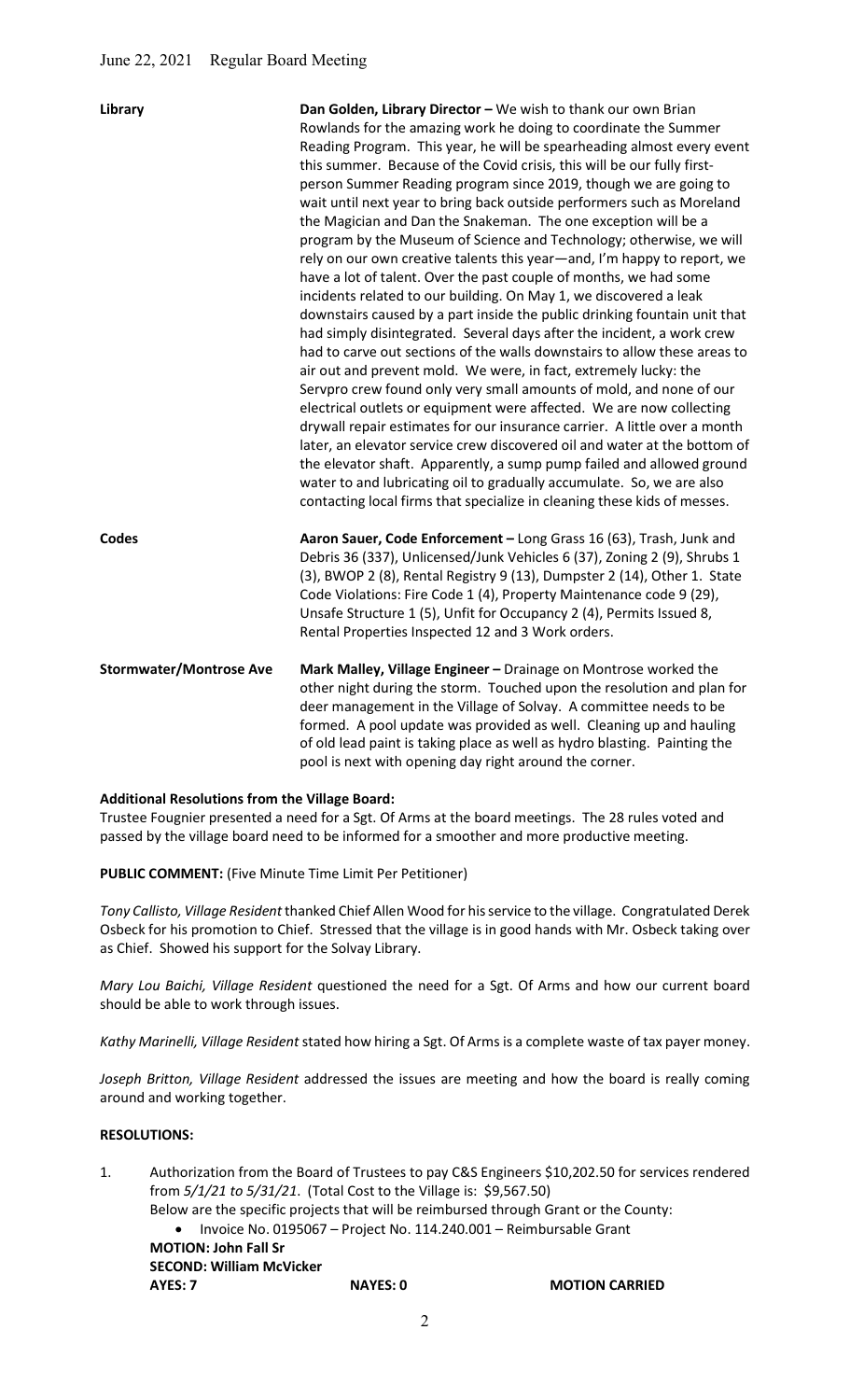- 2. Authorization from the Board of Trustees to approve the minutes from the June 14, 2021 Special Board Meeting and the Reading of the Minutes be herewith dispensed. MOTION: Raymond Fougnier SECOND: John Cregg AYES: 7 NAYES: 0 MOTION CARRIED 3. Authorization from the Board of Trustees to pay the Cerio Law Offices \$12,012.50 for services
- rendered for the month of May 2021. A detailed list of charges has been provided to the Board of Trustees. MOTION: John

| <b>IVIOTION: JOHN Cregg</b>     |                 |                       |
|---------------------------------|-----------------|-----------------------|
| <b>SECOND: William McVicker</b> |                 |                       |
| AYES: 7                         | <b>NAYES: 0</b> | <b>MOTION CARRIED</b> |

4. Authorization from the Board of Trustees to approve the retirement of Officer Edward Gesser on the date of June 26, 2021 and compensate Officer Gesser for 28 unused vacation days, 2 Federal Military Observance days, 5 Village holidays and 2 quarterly insurance buy-out payments.

# MOTION: William McVicker SECOND: Raymond Fougnier

| <b>Deborah DeGilio</b>  | <b>Trustee</b> | <b>Voted</b> | Yes        |
|-------------------------|----------------|--------------|------------|
| <b>Raymond Fougnier</b> | <b>Trustee</b> | <b>Voted</b> | <b>Yes</b> |
| <b>William McVicker</b> | <b>Trustee</b> | <b>Voted</b> | <b>Yes</b> |
| <b>John Cregg</b>       | <b>Trustee</b> | <b>Voted</b> | <b>Yes</b> |
| <b>James Cometti</b>    | <b>Trustee</b> | <b>Voted</b> | <b>Yes</b> |
| John Fall Sr            | <b>Trustee</b> | <b>Voted</b> | <b>Yes</b> |
| Derek Baichi            | <b>Mayor</b>   | <b>Voted</b> | <b>Yes</b> |

#### MOTION TO AMEND PENDING APPROVAL OF LEGAL DEPARTMENT: Raymond Fougnier SECOND: John Cregg

| <b>Deborah DeGilio</b>  | <b>Trustee</b> | <b>Voted</b> | <b>Yes</b>                             |
|-------------------------|----------------|--------------|----------------------------------------|
| <b>Raymond Fougnier</b> | <b>Trustee</b> | <b>Voted</b> | <b>Yes</b>                             |
| <b>William McVicker</b> | <b>Trustee</b> | <b>Voted</b> | Yes                                    |
| <b>John Cregg</b>       | <b>Trustee</b> | <b>Voted</b> | Yes                                    |
| <b>James Cometti</b>    | <b>Trustee</b> | <b>Voted</b> | Yes                                    |
| John Fall Sr            | <b>Trustee</b> | <b>Voted</b> | Yes                                    |
| Derek Baichi            | <b>Mayor</b>   | <b>Voted</b> | <b>Yes</b><br><b>Motion</b><br>Carried |

5. Authorization from the Board of Trustees to appoint Rosemary Novembrini to the Library Board with a term expiring in 2026. MOTION: Deborah DeGilio

SECOND: Raymond Fougnier

| <b>Deborah DeGilio</b>  | <b>Trustee</b> | <b>Voted</b> | <b>Yes</b>                             |
|-------------------------|----------------|--------------|----------------------------------------|
| <b>Raymond Fougnier</b> | <b>Trustee</b> | <b>Voted</b> | Yes                                    |
| <b>William McVicker</b> | <b>Trustee</b> | <b>Voted</b> | Yes                                    |
| <b>John Cregg</b>       | <b>Trustee</b> | <b>Voted</b> | Yes                                    |
| <b>James Cometti</b>    | <b>Trustee</b> | <b>Voted</b> | Yes                                    |
| John Fall Sr            | <b>Trustee</b> | <b>Voted</b> | Yes                                    |
| Derek Baichi            | <b>Mayor</b>   | <b>Voted</b> | Yes<br><b>Motion</b><br><b>Carried</b> |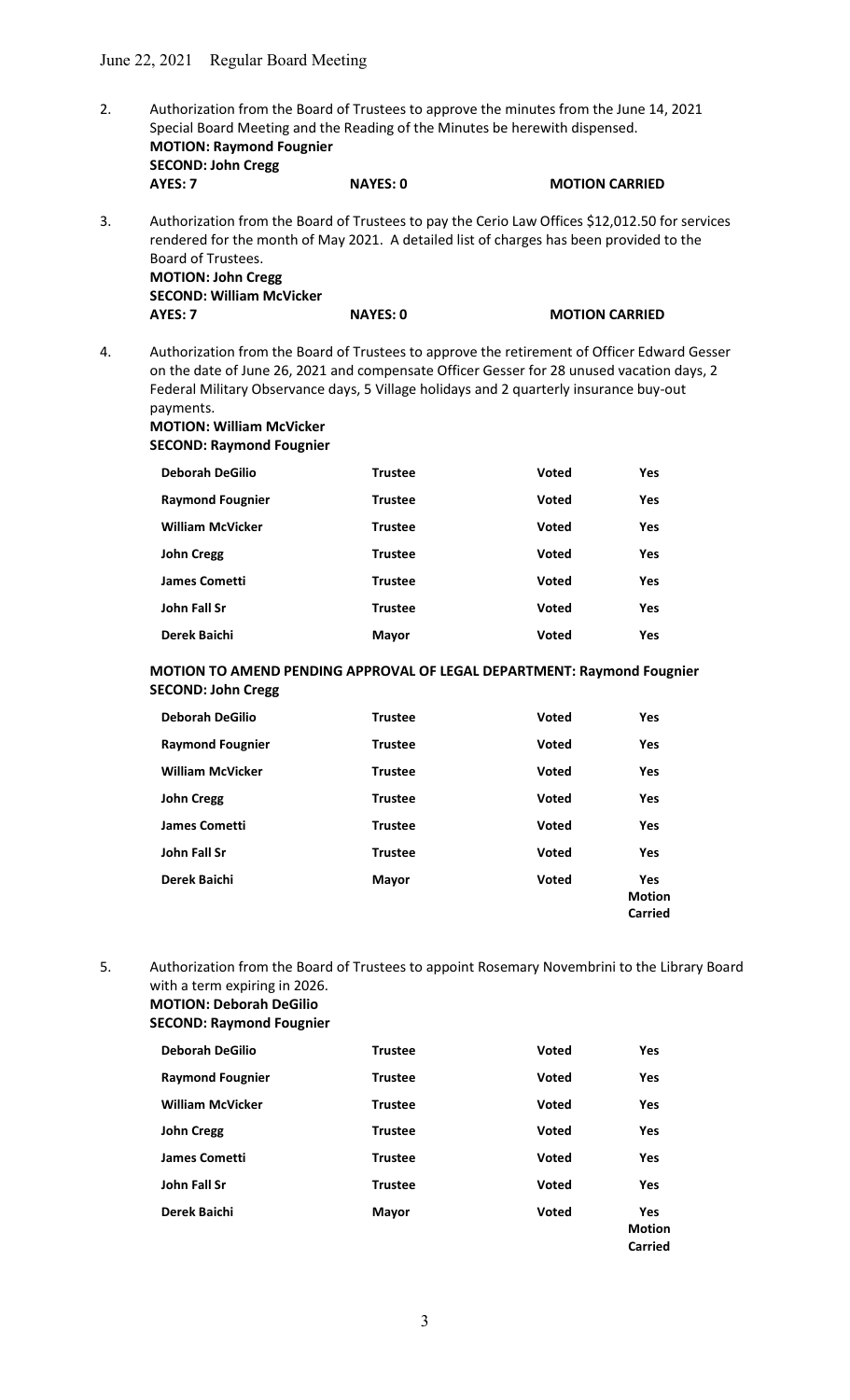- 6. Authorization from the Board of Trustees to hire the following Part Time Police Officers at a rate of pay of \$25 per hour and a start date of June 26, 2021:
	- Tyler Hemingway
		- Joseph Hardy

A Part Time Officer will also serve as Sgt. Of Arms during Village Board Meetings. MOTION: Raymond Fougnier

SECOND: William McVicker

| <b>Deborah DeGilio</b>  | <b>Trustee</b> | Voted        | <b>Yes</b>                             |
|-------------------------|----------------|--------------|----------------------------------------|
| <b>Raymond Fougnier</b> | <b>Trustee</b> | <b>Voted</b> | <b>Yes</b>                             |
| <b>William McVicker</b> | <b>Trustee</b> | <b>Voted</b> | <b>Yes</b>                             |
| <b>John Cregg</b>       | <b>Trustee</b> | <b>Voted</b> | <b>Yes</b>                             |
| <b>James Cometti</b>    | <b>Trustee</b> | <b>Voted</b> | Yes                                    |
| John Fall Sr            | <b>Trustee</b> | <b>Voted</b> | <b>Yes</b>                             |
| Derek Baichi            | <b>Mayor</b>   | <b>Voted</b> | <b>Yes</b><br><b>Motion</b><br>Carried |

7. Authorization from the Board of Trustees to increase the rate of pay for Substitute Library Clerk to \$13 per hour.

 MOTION: William McVicker SECOND: Raymond Fougnier

| <b>Deborah DeGilio</b>  | <b>Trustee</b> | Voted        | <b>Yes</b>                             |
|-------------------------|----------------|--------------|----------------------------------------|
| <b>Raymond Fougnier</b> | <b>Trustee</b> | <b>Voted</b> | Yes                                    |
| <b>William McVicker</b> | <b>Trustee</b> | <b>Voted</b> | Yes                                    |
| <b>John Cregg</b>       | <b>Trustee</b> | Voted        | <b>Yes</b>                             |
| <b>James Cometti</b>    | <b>Trustee</b> | <b>Voted</b> | Yes                                    |
| John Fall Sr            | <b>Trustee</b> | <b>Voted</b> | <b>Yes</b>                             |
| Derek Baichi            | <b>Mayor</b>   | <b>Voted</b> | <b>Yes</b><br><b>Motion</b><br>Carried |

8. Authorization from the Board of Trustees to compensate Joe Hawksby, Retired Electric Superintendent for his 5 vacation days that were unused during his time of employment with the Village of Solvay. MOTION: John Fall Sr

# SECOND: Derek Baichi

| <b>Deborah DeGilio</b>  | <b>Trustee</b> | <b>Voted</b> | <b>No</b>                             |
|-------------------------|----------------|--------------|---------------------------------------|
| <b>Raymond Fougnier</b> | <b>Trustee</b> | <b>Voted</b> | <b>No</b>                             |
| <b>William McVicker</b> | <b>Trustee</b> | <b>Voted</b> | <b>No</b>                             |
| <b>John Cregg</b>       | <b>Trustee</b> | <b>Voted</b> | <b>No</b>                             |
| <b>James Cometti</b>    | <b>Trustee</b> | <b>Voted</b> | <b>Yes</b>                            |
| John Fall Sr            | <b>Trustee</b> | <b>Voted</b> | Yes                                   |
| Derek Baichi            | <b>Mayor</b>   | <b>Voted</b> | Yes<br><b>Motion</b><br><b>Failed</b> |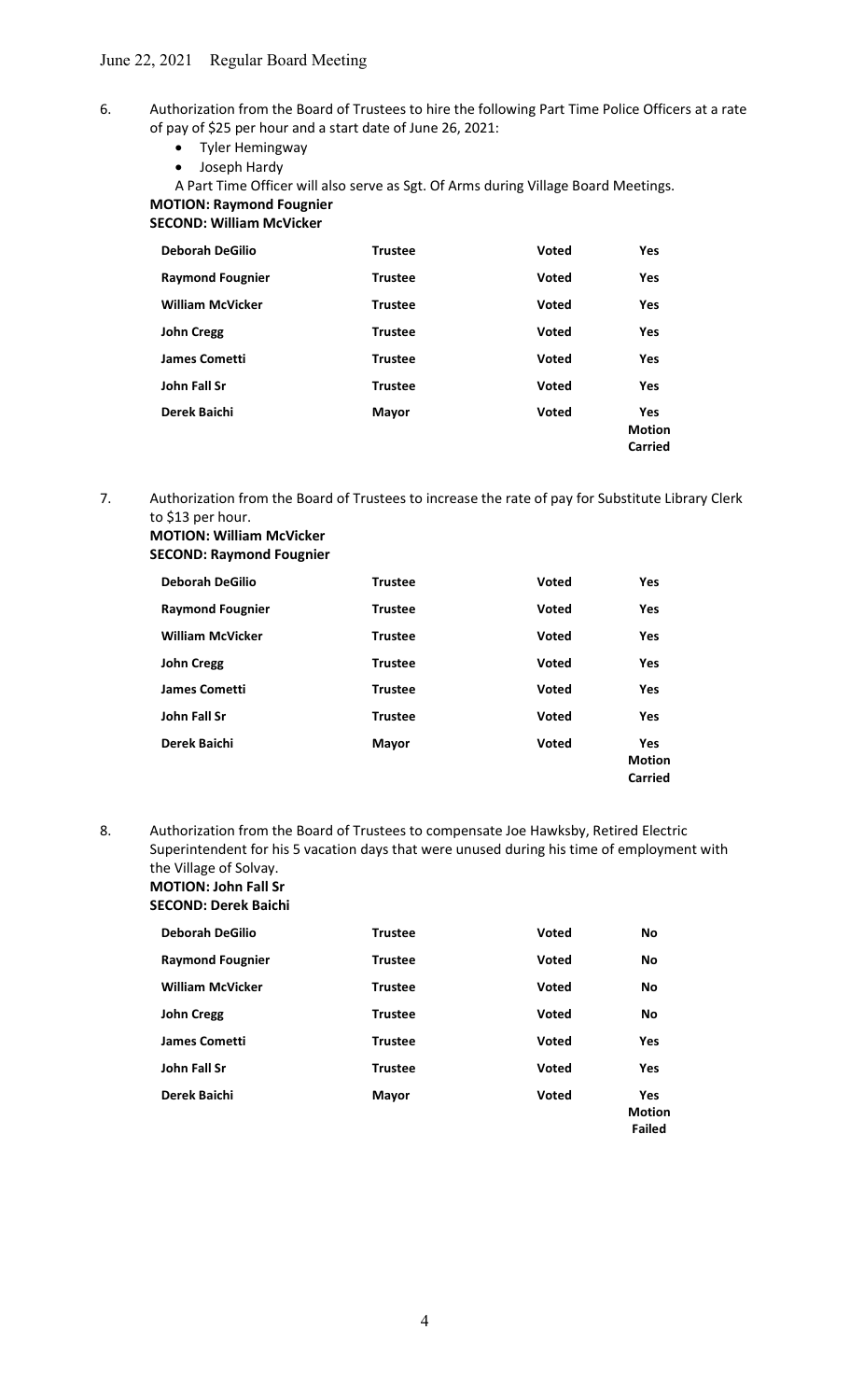# June 22, 2021 Regular Board Meeting

9. Authorization from the Board of Trustees to establish a Deer Committee to oversee the process of managing the deer population within the Village. The Deer Committee anticipates that the process of managing the deer population within the Village will be a long-term project that will utilize adaptive management to accommodate changing conditions and lessons learned. Furthermore, the Deer Committee anticipates the success of this program is dependent upon the following: Assistance from professional wildlife management organization(s)Utilization of multiple management approaches and supplements Transition from "initial phase" which is anticipated to rely primarily on culling, to a "maintenance phase" which will utilize a controlled hunting program and non-lethal measures. To ensure the safety of persons and property, as well as the quick and humane cull of deer, all NYS, Village, and VSDMP rules and regulations, must be followed.

 MOTION: William McVicker SECOND: John Cregg AYES: 7 NAYES: 0 MOTION CARRIED

10. Authorization from the Board of Trustees to approve the Mayor's appointment of Harry DeCarlo as Village Clerk/Treasurer to a two year term with a start date of July 3<sup>rd</sup>, 2021, at an initial hourly rate of \$30.77 per hour and, provided he satisfactorily performs the duties of Village Clerk Treasurer, to increase his hourly rate to \$33.33 per hour, effective December 31, 2021, and authorizing the filling with Onondaga County Civil Service of the necessary paperwork to effectuate such appointment. MOTION: John Fall Sr

# MOTION TO AMEND TO AN 18 MONTH APPOINTMENT: John Cregg SECOND: Raymond Fougnier

| <b>Deborah DeGilio</b>  | <b>Trustee</b> | <b>Voted</b> | No                                     |
|-------------------------|----------------|--------------|----------------------------------------|
| <b>Raymond Fougnier</b> | <b>Trustee</b> | <b>Voted</b> | Yes                                    |
| <b>William McVicker</b> | <b>Trustee</b> | <b>Voted</b> | Yes                                    |
| <b>John Cregg</b>       | <b>Trustee</b> | <b>Voted</b> | <b>Yes</b>                             |
| <b>James Cometti</b>    | <b>Trustee</b> | <b>Voted</b> | Yes                                    |
| John Fall Sr            | <b>Trustee</b> | <b>Voted</b> | Yes                                    |
| Derek Baichi            | <b>Mayor</b>   | <b>Voted</b> | <b>Yes</b><br><b>Motion</b><br>Carried |

11. Authorization from the Board of Trustees, in the event the Treasurer is unavailable, allow Harry DeCarlo to execute checks on behalf of the Village of Solvay upon his due execution of the necessary documentation with Solvay Bank, including signature cards and authorizing Solvay Bank to honor Village of Solvay checks signed by Harry DeCarlo.

#### MOTION: John Fall Sr SECOND: James Cometti No Vote Took Place

Authorization from the Board of Trustees to allow the Village Clerk/Treasurer to execute checks on behalf of the Village of Solvay upon his due execution of the necessary documentation with Solvay Bank, including signature cards and authorizing Solvay Bank to honor Village of Solvay checks signed by the Village Clerk/Treasurer.

 MOTION TO AMEND: John Fall Sr SECOND: James Cometti AYES: 7 NAYES: 0 MOTION CARRIED

12. Authorization from the Board of Trustees to, in the event the Treasurer or Village Clerk/Treasurer is unavailable, allow Mayor Derek Baichi, or in his absence, the deputy mayor, to execute checks on behalf of the Village of Solvay upon his due execution of the necessary documentation with Solvay Bank, including signature cards and authorizing Solvay Bank to honor Village of Solvay checks signed by Mayor Derek Baichi or in his absence, the Deputy Mayor.

 MOTION: Raymond Fougnier SECOND: John Fall Sr AYES: 6 NAYES: 1 (DeGilio) MOTION CARRIED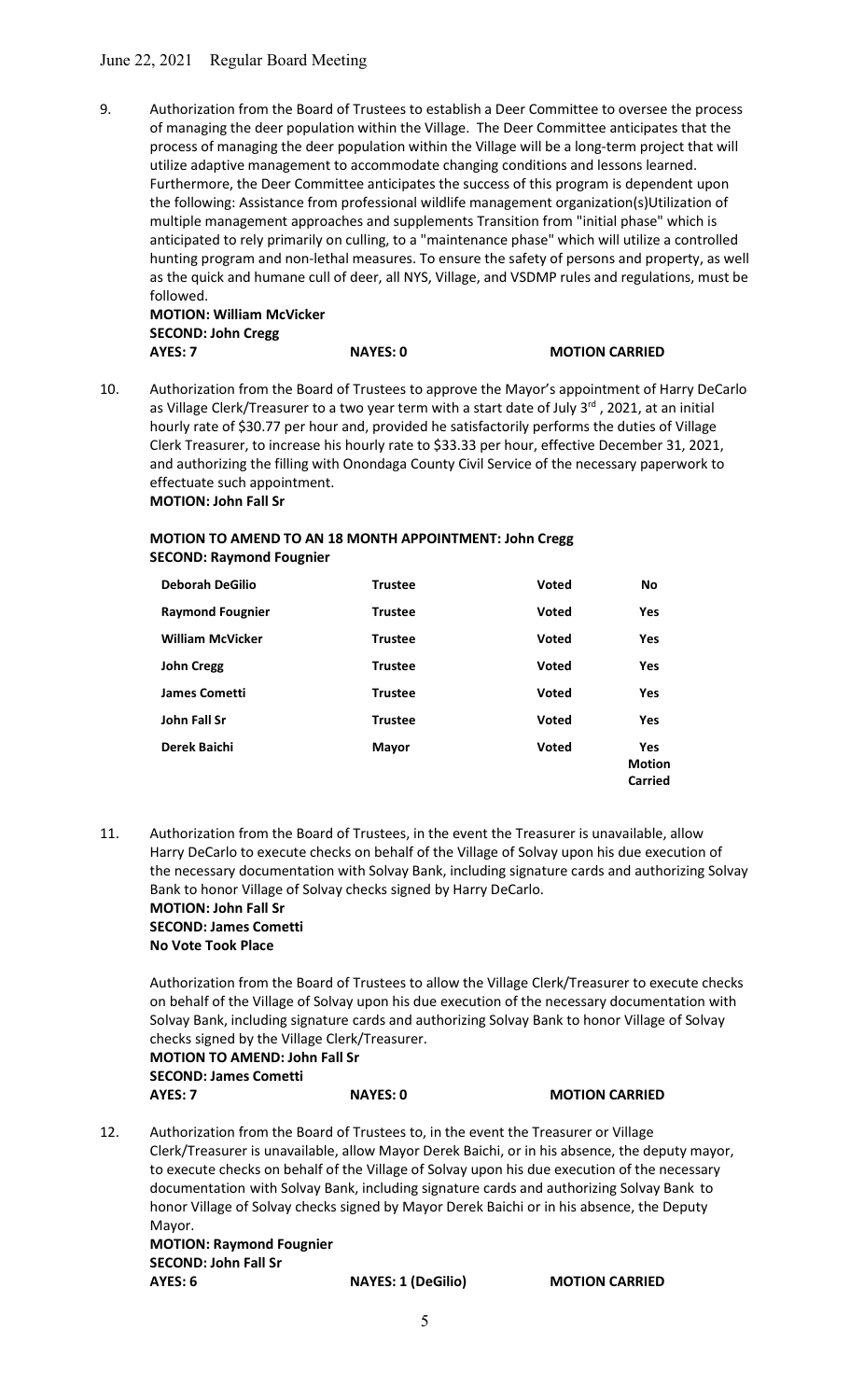- 13. Authorization from the Board of Trustees to amend Village Code Section A171-1 Fees to approve an increase in the Residential Rental Property registration fee as follows:
	- \$25 Registration (currently \$15)—
	- \$25 per unit First Inspection fee (includes 1 re-inspection for code compliance)
	- \$25 per unit additional inspection fee (for any subsequent inspections after re-inspection for code compliance)

(currently Fee schedule does not delineate between the initial inspection fee and additional inspections)

 MOTION: William McVicker SECOND: James Cometti AYES: 7 NAYES: 0 MOTION CARRIED

- 14. Authorization from the Board of Trustees to amend Village Code Section A171-1 Fees to approve an increase in the Building Permit fees as follows:
	- \$40 for the first \$3000
	- $\bullet$  \$10 for each additional \$1000

(currently \$20 for first \$1000, \$5 each additional)

 MOTION: Deborah DeGilio SECOND: Raymond Fougnier AYES: 7 NAYES: 0 MOTION CARRIED

15. Authorization from the Board of Trustees to give public notice and advertise the Public Hearing to be held on July 27, 2021, at the regularly scheduled Village of Solvay Board Meeting to consider a Local Law amending Village Code Section 159A-3(I)(ii) by striking in its entirety and replacing it with a new section 159A-3(I)(ii) that will allow the Board to set fees by future resolution.

 MOTION: William McVicker SECOND: John Fall Sr AYES: 7 NAYES: 0 MOTION CARRIED

16. Authorization from the Board of Trustees to pay all full-time non-union employees a 2.0% raise with the exception of Elected Officials and Committee Members effective June 1, 2021. MOTION: Raymond Fougnier SECOND: John Fall Sr

AYES: 7 NAYES: 0 MOTION CARRIED

17. Authorization from the Board of Trustees approving the issuance pursuant to Section 90.00 and/or Section 90.10 of the Local Finance Law of refunding bonds of the Village of Solvay, Onondaga County, New York, to be designated substantially "Village refunding (serial) bonds", and providing for other matters in relation thereto and the payment of the bonds to be refunded thereby, all as more particularly set forth in the long form bond resolution attached to the Agenda and which is presently before the Board.

#### MOTION: John Cregg SECOND: Derek Baichi

| <b>Deborah DeGilio</b>  | <b>Trustee</b> | <b>Voted</b> | <b>Yes</b>                             |
|-------------------------|----------------|--------------|----------------------------------------|
| <b>Raymond Fougnier</b> | <b>Trustee</b> | <b>Voted</b> | Yes                                    |
| <b>William McVicker</b> | <b>Trustee</b> | <b>Voted</b> | Yes                                    |
| <b>John Cregg</b>       | <b>Trustee</b> | <b>Voted</b> | Yes                                    |
| <b>James Cometti</b>    | <b>Trustee</b> | <b>Voted</b> | <b>Yes</b>                             |
| John Fall Sr            | <b>Trustee</b> | <b>Voted</b> | <b>Yes</b>                             |
| Derek Baichi            | <b>Mayor</b>   | <b>Voted</b> | <b>Yes</b><br><b>Motion</b><br>Carried |
|                         |                |              |                                        |